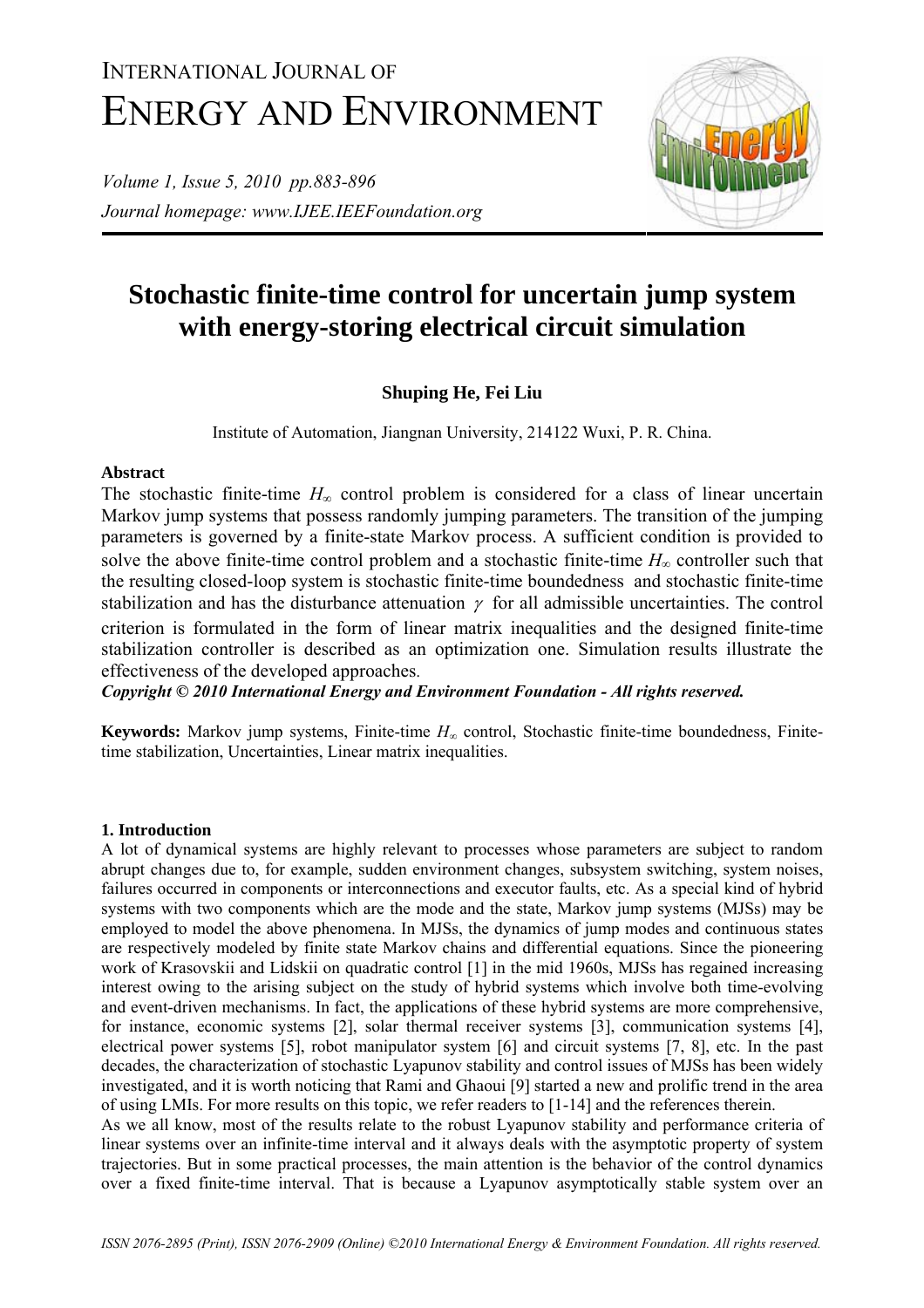infinite-time interval does not mean that it has good transient characteristics, for instance, biochemistry reaction system, robot control system and communication network system, etc. Therefore, we need to check the unacceptable values to see whether the system states remain within the prescribed bound in a fixed finite-time interval.

Lyapunov stability deals with asymptotic pattern of system trajectories by concerning the steady-state behavior of control dynamics over an infinite-time interval. But in many practical applications, For example, large values of the state are not acceptable in the presence of saturations [11]. In these cases, we need to check the unacceptable values that the system state remains within prescribed bounds in the fixed finite-time interval by giving some initial conditions. To study these transient performances of control dynamics, Dorato [15] gave the concept of finite-time stability (or short-time stability) in the early 1960s. A system is said to be finite-time stable if, its state does not exceed a certain threshold for the given bound initial condition during a fixed finite-time interval. Then, some attempts on finite-time stability can be found in [16, 17]. For more results on this topic, we refer readers to [15-23] and the references therein. Towards each case above, it is worth noticing that Doroto et. al [17] started a new and prolific trend in the area of using linear matrix inequalities (LMIs) [23] techniques. However, more details are related to linear control dynamic systems, and very few literatures consider finite-time interval problem for Markov switching stochastic systems. In the work of [22], Yang et. al made some attempt to the finite-time stability and stabilization of impulsive Markov switching systems. But parameters uncertainties are not included and the feedback controller is designed based on the state partition of continuous parts of systems.

In this paper, we discuss the stochastic finite-time *H*∞ control problem of continuous-time MJSs with uncertain parameters and norm bounded external disturbance. We aim at the dynamics of the uncertain MJSs of each system mode is stochastically finite-time stable and finite-time stabilizable via state feedback for all admissible uncertainties and has the disturbance attenuation  $\gamma$  for all admissible uncertainties. By selecting the appropriate Lyapunov-Krasovskii functions, it gives the sufficient conditions that the stochastic finite-time boundedness and finite-time stabilization problems can be tackled in the form of LMIs and the designed finite-time stabilization controller is described as an optimization one. At last, a numerical example is provided to illustrate the proposed results.

In the sequel, the following notion will be used:  $R^n$  and  $R^{n \times m}$  denote *n*-dimensional Euclidean space, and the set of all the  $n \times m$  real matrices,  $A^T$  (or  $x^T$ ) and  $A^{-1}$  denote the transpose and the inverse of matrix *A* or vector *x*,  $\sigma_{\text{max}}(A)$  and  $\sigma_{\text{min}}(A)$  denote the maximal and minimal eigenvalue of a real matrix *A*,  $\|\textbf{A}\|$  denotes the Euclidean norm of matrix *A*,  $E\{\text{*}\}\$  denotes the mathematics statistical expectation of the stochastic process or vector,  $L_2^n[-d \ 0]$  is the space of *n* -dimensional square integrable function vector over  $\begin{bmatrix} -d & 0 \end{bmatrix}$ ,  $P > 0$  stands for a positive-definite matrix, *I* is the unit matrix with appropriate dimensions.

#### **2. System description**

Let us first consider an energy-storing electrical circuit illustrated by Figure 1. In this model, we assume that the position of the switch follows a continuous-time Markov process  $\{r_{i},\}$  with three states,  $M = \begin{bmatrix} 1 & 2 & 3 \end{bmatrix}$ . This Markov process is the consequence of a random request that may result from the choice of an operator. The energy-storing elements in this circuit are the capacitor  $C_1$ ,  $C_2$ ,  $C_3$  and the inductor *L* .  $r_t = 1$  means that the system goes with the circuit loop of capacitor  $C_1$ , and it is similar as  $r<sub>t</sub> = 2$  and  $r<sub>t</sub> = 3$ . The switching between these three states is described by the following probability transitions,

$$
\boldsymbol{P}_r = \boldsymbol{P}_{ij}(t) = P\{\boldsymbol{r}_{t+\Delta t} = j | \boldsymbol{r}_t = i\} = \begin{cases} \pi_{ij} \Delta t + \boldsymbol{o}(\Delta t), & i \neq j \\ 1 + \pi_{ii} \Delta t + \boldsymbol{o}(\Delta t), & i = j \end{cases}
$$
(1)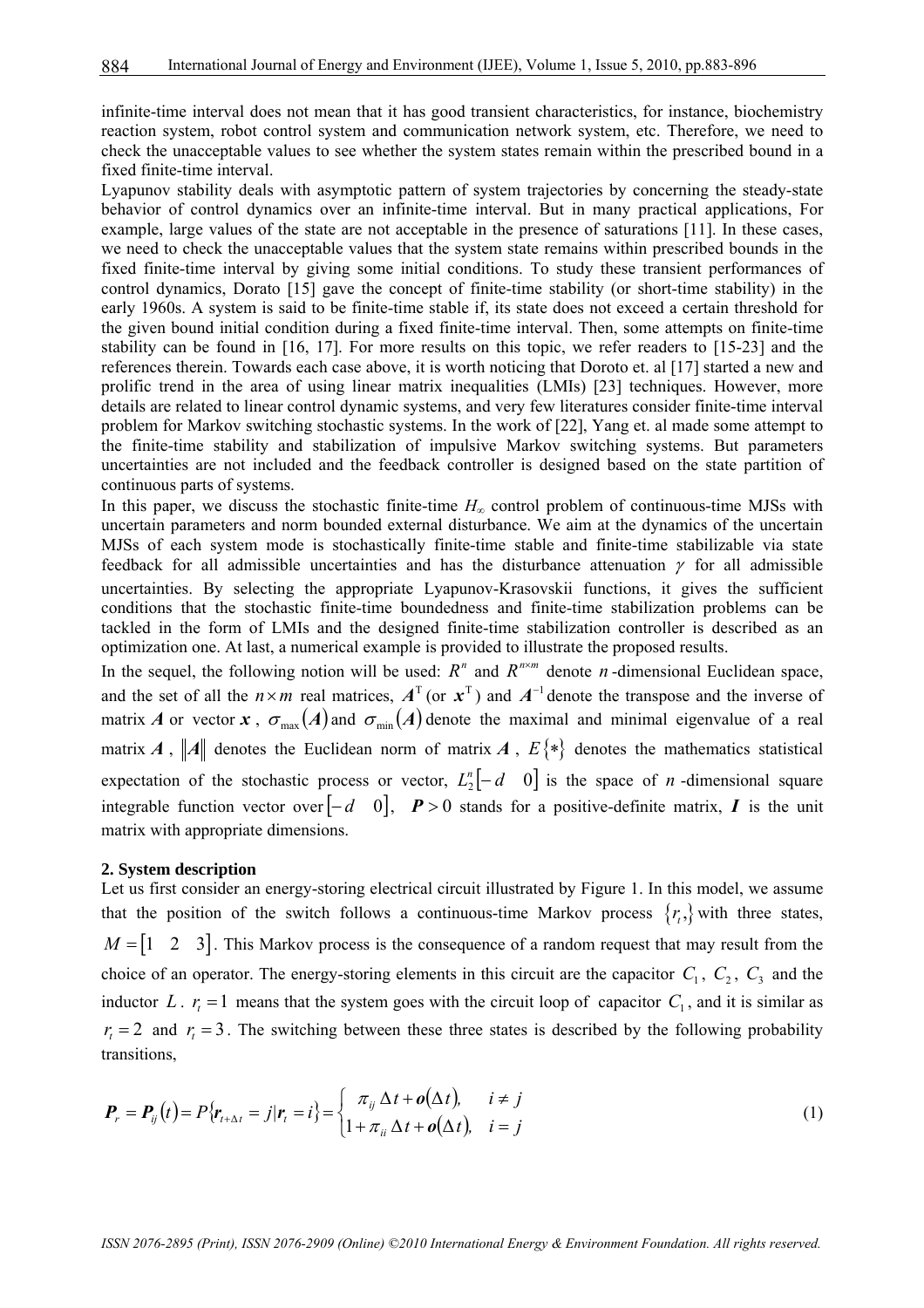where  $\Delta t > 0$  and  $\lim_{\Delta t \to 0} o(\Delta t) / \Delta t \to 0$ .  $\pi_{ij} \ge 0$  is the transition probability rates from mode *i* at time *t* to mode  $j(i \neq j)$  at time  $t + \Delta t$ , and  $\sum_{i=1}^{N} \pi_{ij} = -\pi_{ii}$  $\sum_{j=1, j\neq i} \pi_{ij} = -\pi_{ii}.$ 

Assuming the capacitor  $C_1$ ,  $C_2$ ,  $C_3$  and the inductor  $L$  are linear and time invariant, we can model them as  $a(r_i) i_c = \frac{dv_c}{dt}$  and  $v_L = L \frac{di_L}{dt}$ , where where *i* and *v* are the current through and the voltage across an element, with the subscript specifying the element with  $a(r_t)$  satisfies

$$
a(r_{i}) = \begin{cases} \frac{1}{C_{1}}, & \text{if } r_{i} = 1\\ \frac{1}{C_{2}}, & \text{if } r_{i} = 2\\ \frac{1}{C_{3}}, & \text{if } r_{i} = 3 \end{cases}
$$
 (2)

Let us take  $x_1(t) = v_c(t)$  and  $x_2(t) = i_t(t)$  as the state variables  $u = E$  as the excitation and  $z(t) = v_c(t) + 0.5E$  as the output, and use the basic electrical circuits laws, then we get

$$
\begin{cases}\n\dot{x}_1(t) = \frac{1}{a(r_t)} \left[ -\frac{x_1(t)}{R_2} + x_2(t) \right] \\
\dot{x}_2(t) = \frac{1}{L} \left[ -x_1(t) - R_1 x_2(t) + u(t) \right] \\
z(t) = x_1(t) + 0.5u(t)\n\end{cases}
$$
\n(3)



Figure 1. Energy-storing electrical circuit

Then, we can get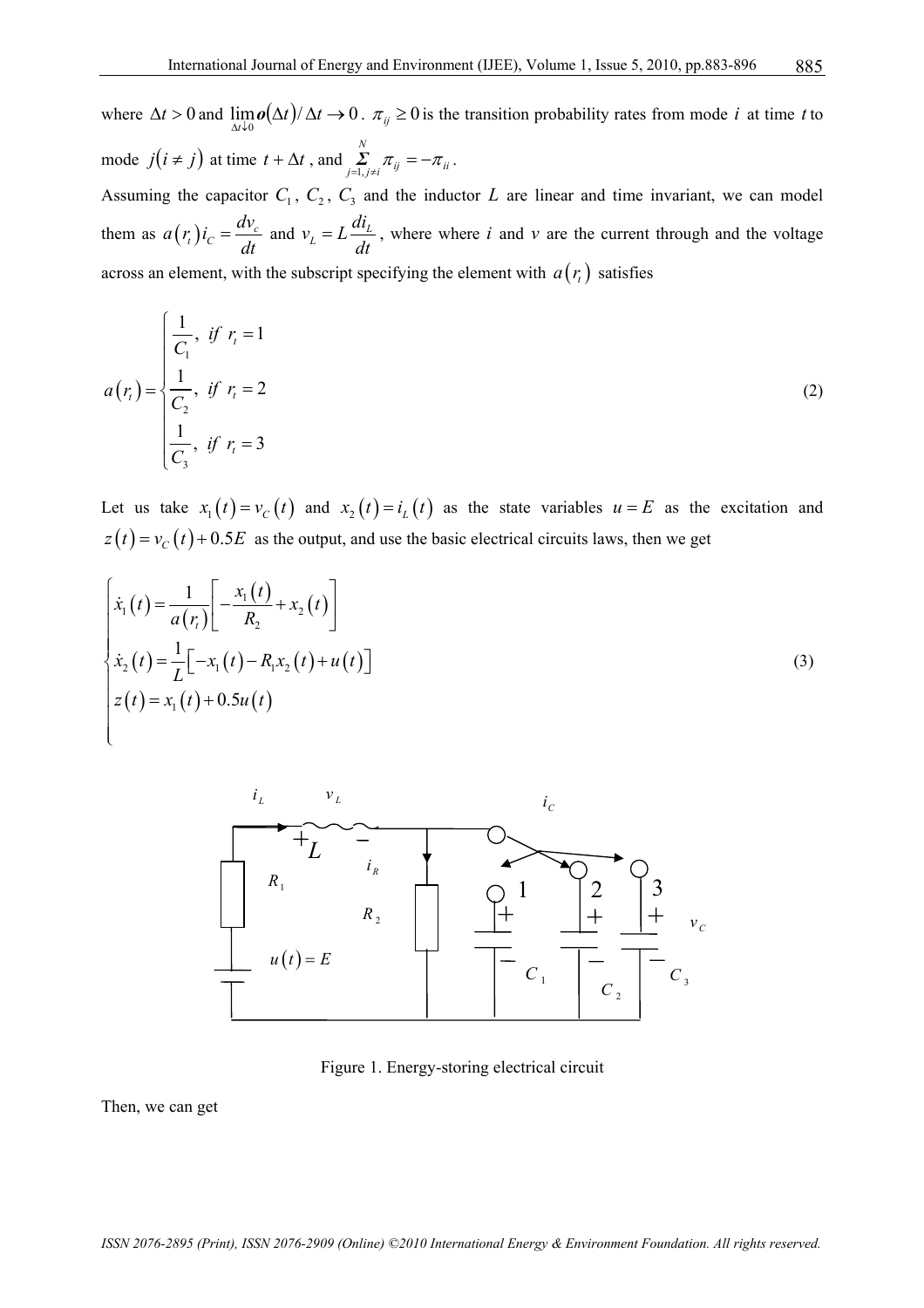$$
\begin{cases}\n\dot{x}(t) = \begin{bmatrix}\n-\frac{1}{a(r_t)R_2} & \frac{1}{a(r_t)} \\
-\frac{1}{L} & -\frac{R_1}{L}\n\end{bmatrix} x(t) + \begin{bmatrix} 0 \\
\frac{1}{L} \end{bmatrix} u(t) \\
z(t) = \begin{bmatrix} 1 & 0 \end{bmatrix} x(t) + 0.5u(t)\n\end{cases}
$$
\n(4)

We will study the above system in the following section. Without loss of generality, we first consider the following MJSs with general form,

$$
\begin{cases}\n\dot{\mathbf{x}}(t) = \left[A(\mathbf{r}_t) + \Delta A(\mathbf{r}_t, t)\right] \mathbf{x}(t) + \left[\mathbf{B}(\mathbf{r}_t) + \Delta \mathbf{B}(\mathbf{r}_t, t)\right] \mathbf{u}(t) + \mathbf{B}_d(\mathbf{r}_t) \mathbf{d}(t) \\
z(t) = \mathbf{C}(\mathbf{r}_t) \mathbf{x}(t) + \mathbf{D}(\mathbf{r}_t) \mathbf{u}(t) + \mathbf{D}_d(\mathbf{r}_t) \mathbf{d}(t) \\
\mathbf{x}(t) = \mathbf{x}_0, \ \mathbf{r}_t = \mathbf{r}_0, t = 0\n\end{cases}
$$
\n(5)

where  $\mathbf{x}(t) \in R^n$  is the state,  $\mathbf{z}(t) \in R^l$  is the controlled output,  $\mathbf{u}(t) \in R^m$  is the controlled input,  $d(t) \in L_2^p[0 + \infty)$  is the external disturbances,  $x_0, r_0$  respectively represent the initial state and initial mode,  $A(r_i)$ ,  $B(r_i)$ ,  $B_a(r_i)$ ,  $C(r_i)$ ,  $D(r_i)$ ,  $D_a(r_i)$  are known mode-dependent constant matrices with appropriate dimensions. For notational simplicity, when  $r_t = i$ ,  $i \in M$ ,  $A(r_t)$ ,  $\Delta A(r_t, t)$ ,  $B(r_t)$ ,  $\Delta B(r_t,t)$ ,  $B_d(r_t)$ ,  $C(r_t)$ ,  $D(r_t)$ ,  $D_d(r_t)$  are respectively denoted as  $A_i$ ,  $\Delta A_i$ ,  $B_i$ ,  $\Delta B_i$ ,  $B_d$ ,  $C_i$ ,  $D_i$ ,  $D_{di}$ . ∆*A<sub>i</sub>* and ∆ $B_i$  are the time-varying but norm bounded uncertainties satisfying

$$
\left[\Delta A_i \quad \Delta B_i\right] = M_i F_i(t) \left[N_{1i} \quad N_{2i}\right] \tag{6}
$$

where  $M_i$ ,  $N_{1i}$ ,  $N_{2i}$  are known mode-dependent matrices with appropriate dimensions and  $F_i(t)$  is the time-varying unknown matrix function with Lebesgue norm measurable elements satisfying  $\boldsymbol{F}_i^{\mathrm{T}}(t)\boldsymbol{F}_i(t)\leq \boldsymbol{I}$ .

**Remark 1.** The parameter uncertainties  $\Delta A_i$  and  $\Delta B_i$  are said to be admissible if both condition (6) and  $\bm{F}_i^{\mathrm{T}}(t)\bm{F}_i(t) \leq \bm{I}$  hold. The matrix  $\bm{M}_i$  ( $\forall i \in \bm{M}$ ) is chosen as full row rank matrix. The motivation for us to consider MJSs (5) containing uncertainties  $\Delta A_i$  and  $\Delta B_i$  stems from the fact that, it is always impossible to obtain the exact mathematical model of a practical dynamics due to the complexity process, the environmental noises, time-varying parameters and the difficulties if measuring various and uncertain parameters, etc. Thus, the model of a practical dynamic to be controlled almost contains some types of uncertainties. In fact, the uncertainties described in (6) have been widely used in the schemes of stochastic robust *H*<sup>∞</sup> control and stochastic robust filtering of uncertain MJSs. For more results on this topic, we refer readers to [5-8, 14, 17, 18] and the references therein.. Note that the unknown modedependent matrix  $F_i(t)$  in (6) can also be allowed to be state-dependent, i.e.,  $F_i(t) = F_i(t, x(t))$ , as long as  $||\mathbf{F}_i(t, \mathbf{x}(t))|| \leq 1$  is satisfied.

**Assumption 1.** The external disturbance  $d(t)$  is time-varying and satisfies the following constraint condition

$$
\int_0^T d^T(t)d(t)dt \leq d, \ d \geq 0 \tag{7}
$$

Concerning MJSs (5), we construct the following state-feedback controller: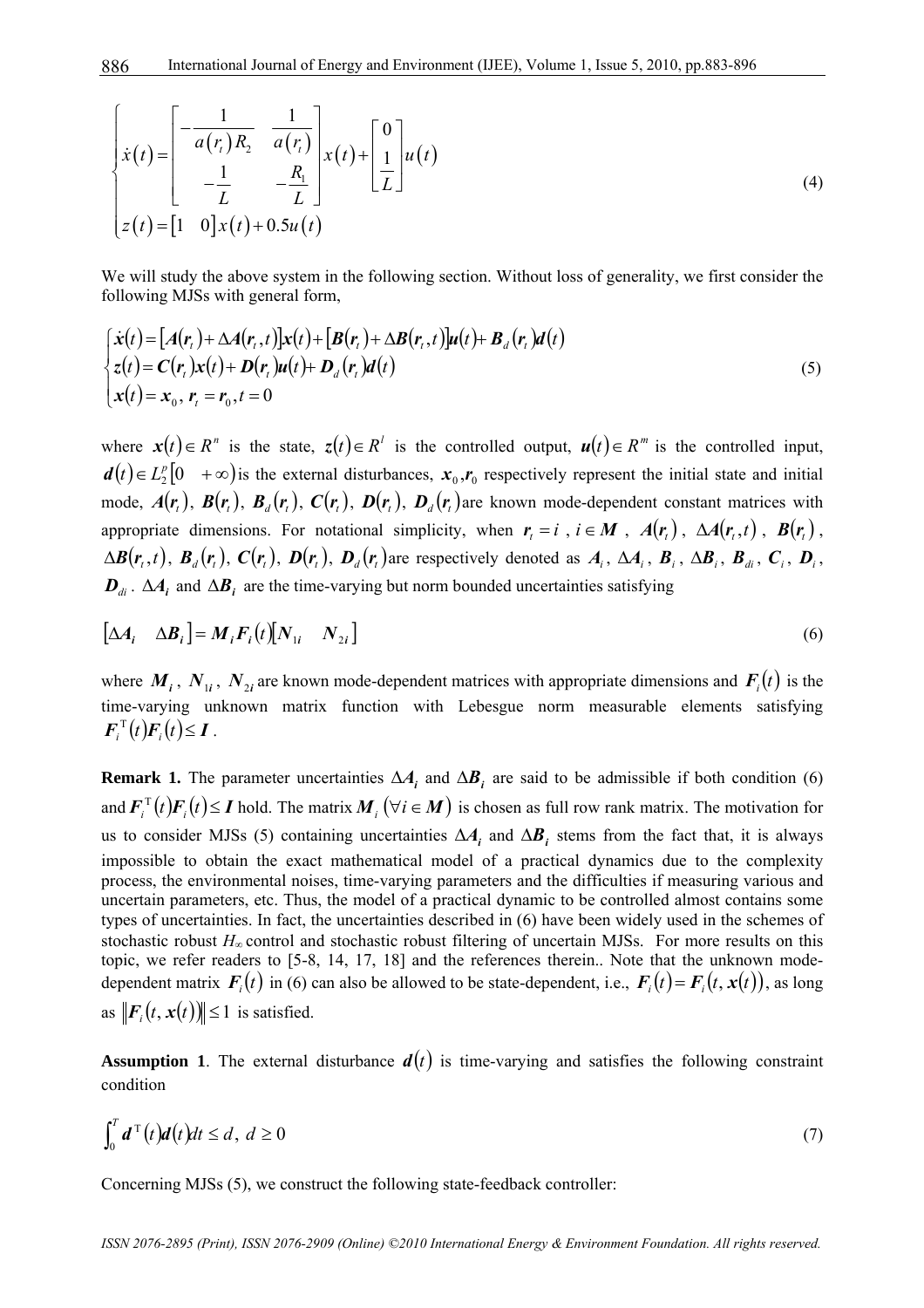$$
\mathbf{u}(t) = \mathbf{K}_i \mathbf{x}(t) \tag{8}
$$

where  $K_i$  is state feedback gain to be designed. Then, the resulting closed-loop MJSs follows that

$$
\begin{cases}\n\dot{\mathbf{x}}(t) = (\overline{A}_i + \Delta \overline{A}_i)\mathbf{x}(t) + \mathbf{B}_{di} \mathbf{d}(t) \\
z(t) = \overline{\mathbf{C}}_i \mathbf{x}(t) + \mathbf{D}_{di} \mathbf{d}(t)\n\end{cases}
$$
\n(9)

where  $\overline{A}_i = A_i + B_i K_i$ ,  $\Delta \overline{A}_i = \Delta A_i + \Delta B_i K_i$ ,  $\overline{C}_i = C_i + D_i K_i$ .

The aim of this paper is to analyze the finite-time control problem of uncertain continuous-time MJSs (5). By using the stochastic Lyapunov-Krasovskii functional method, the main results will be given in the form of LMIs. In the work of [15-22], the following definitions over a finite-time interval for some given initial conditions can be formalized.

**Definition 1.** MJSs (5) with  $u(t) = 0$ ,  $w(t) = 0$  is stochastically finite-time stable (FTS) with respect to  $(c_1 \ c_2 \ T \ R_i)$ , where  $R_i > 0$ ,  $c_1 < c_2$ , if for a given time-constant  $T > 0$ , the following relation holds.

$$
E\left\{x_0^{\mathrm{T}} R_i x_0\right\} \le c_1 \Longrightarrow E\left\{x^{\mathrm{T}}\left(t\right) R_i x(t)\right\} < c_2, \,\forall \, t \in \begin{bmatrix} 0 & T \end{bmatrix} \tag{10}
$$

**Definition 2.** MJSs (5) with  $u(t) = 0$  is stochastically finite-time bounded (FTB) with respect to  $(c_1 \quad c_2 \quad T \quad R_i)$ , where  $R_i > 0$ ,  $c_1 < c_2$ , if for a given time-constant  $T > 0$ , condition (10) holds.

**Definition 3.** (Stochastic finite-time stabilization via state feedback). Given a time-constant  $T > 0$ , positive scalars  $c_1, c_2, c_1 < c_2$ , and mode-dependent positive definite matrix  $R_i > 0$ , MJSs (5) exists a state feedback controller in form (8), such that the closed-loop system (9) is stochastically FTB with respect to  $(c_1 \quad c_2 \quad T \quad R_i \quad d)$ .

**Remark 2.** It is necessary to point out that there is a great difference between Lyapunov stochastic stability and stochastic finite-time stability. The concept of Lyapunov stochastic stability (or Lyapunov almost asymptotic stability [7]) is largely known to the control community, but a stochastic MJSs is FTS if, once we fix a finite time-interval, its state does not exceeds some bounds during this time-interval. Moreover, a MJSs system which is stochastic FTS may not be Lyapunov stochastic stable; conversely, a Lyapunov stochastic stable MJSs could not be FTS if its states exceed the prescribed bounds during the transients. For linear systems with Markov jump, the mode jumping is included and it will influence the designing of FTS controller. A key assumption in definition 1-3 is the initial jump instants are known in advance. The concept of FTS also differs from invariant set, which pays more attention to the control properties in an infinite time-interval. The definition of FTS can be interpreted in terms of ellipsoidal domains. The set defined by  $E\left\{x_0^T R_i x_0\right\} \leq c_1$  contains all the admissible initial states. Instead, the inequality  $E\{x^T(t)R_ix(t)\}< c_2$  defines a time-varying ellipsoid which bounds the state trajectory over the finite-time interval  $t \in [0 \ T]$ .

**Remark 3.** If there is no external disturbances in system (2), i.e.,  $d = 0$ , then finite-time boundedness can be recovered as finite-time stability. In the presence of external disturbances, finite-time stability leads to the concept of finite-time boundedness. That is to say, a system is FTB if, given a bound initial condition and a characterization of the set of admissible inputs, the system states remain below the prescribed limit for all inputs in the bound set. FTB and FTS are open-loop concepts. But stochastic finite-time control problem concerns the design of a stochastic finite-time controller which guarantees the stochastic finite-time boundedness and finite-time stabilization of closed-loop system via state feedback.

887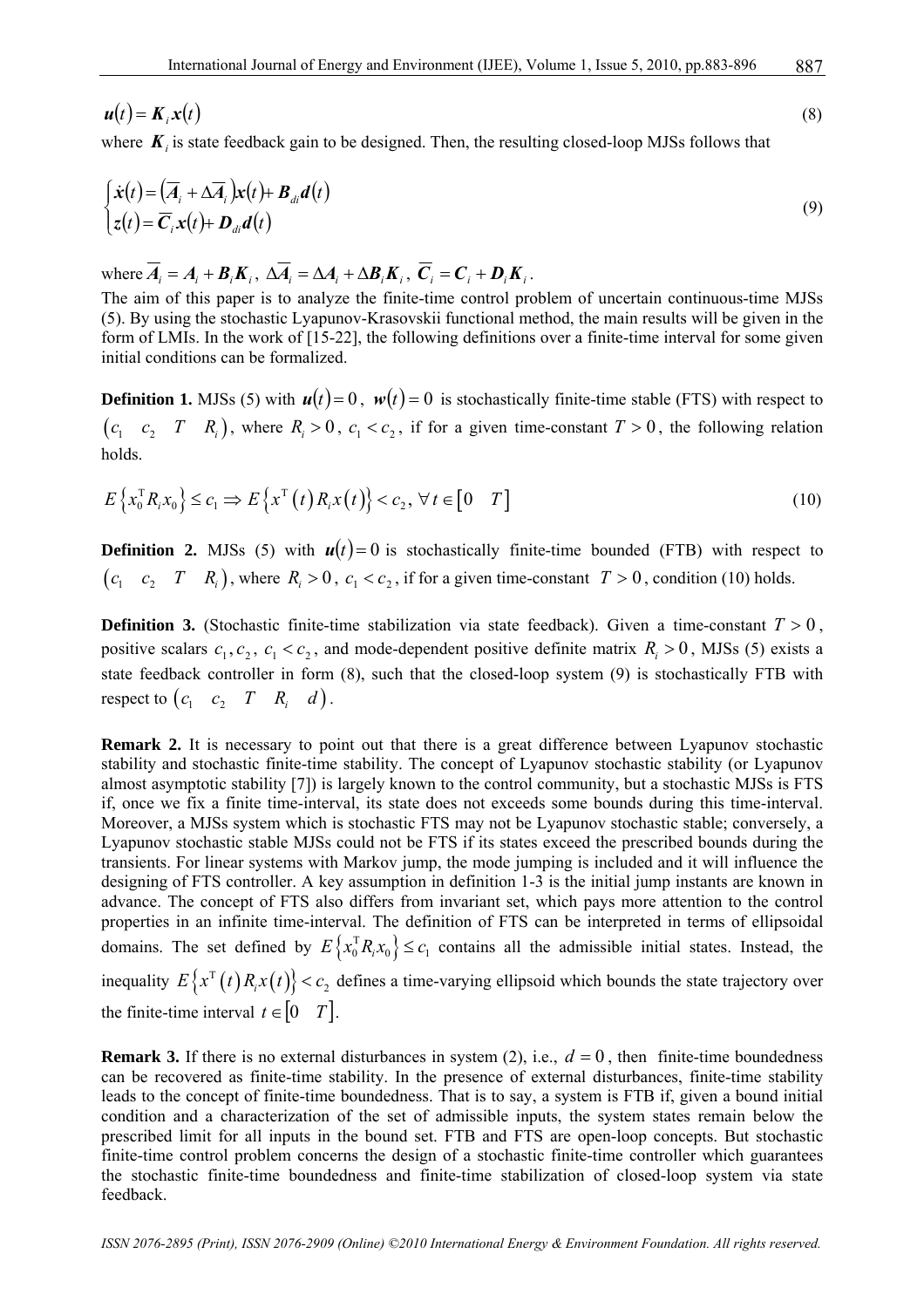**Definition 4.** (Mao [11]) In the Euclidean space  $\{R^n \times M \times R_+\}$ , we introduce the stochastic Lyapunov-Krasovskii function of uncertain continuous-time MJSs (2) as  $V(x(t), r, = i, t > 0)$ , the weak infinitesimal operator of which satisfies

$$
\mathfrak{F}V\left(x(t),i\right) = \lim_{\Delta t \to 0} \frac{1}{\Delta t} \Big[ E\Big\{ V\Big(x\big(t+\Delta t\big), r_{t+\Delta t}, t+\Delta t\Big) \Big| x\big(t\big) = x, r_i = i \Big\} - V\Big(x\big(t\big), i, t\Big) \Big] = \frac{\partial}{\partial t} V\Big(x\big(t\big), i, t\Big) + \frac{\partial}{\partial x} V\Big(x\big(t\big), i, t\Big) \dot{x}\Big(t, i\Big) + \sum_{j=1}^{N} \pi_{ij} V\Big(x\big(t\big), j, t\Big)
$$
(11)

**Definition 5.** For MJSs (5) and (9), if there exist a state-feedback controller in form (8), such that the resulting closed-loop dynamic MJSs (9) is stochastically FTB and under the zero-valued initial condition, the system output satisfies the following cost function inequality for  $T > 0$  with attenuation  $\gamma > 0$  and for all admissible  $d(t)$  with constraint condition (7),

$$
J = E\left\{\int_0^T z^\mathrm{T}(t)z(t)dt\right\} - \gamma^2 \int_0^T d^\mathrm{T}(t)dt/dt < 0
$$
\n(12)

Then the state-feedback controller (8) is called as the robust stochastic finite-time  $H_{\infty}$  controller of closed-loop dynamic MJSs (9) with  $\gamma$ -disturbance attenuation.

**Remark 4.** In the design of robust stochastic finite-time  $H_{\infty}$  controller, the unknown disturbance  $d(t)$  is assumed to be arbitrary deterministic signal of bounded energy, and the problem of this paper is to design a controller that guarantees a prescribed bounded for the finite-time interval induced  $L_2$  norm of the operator from unknown disturbance  $d(t)$  to system output  $z(t)$ , i. e., the designed robust stochastic finite-time  $H_{\infty}$  controller is supposed to satisfy relation (9) with disturbance attenuation level  $\gamma$ .

#### **3. Robust stochastic finite-time** *H*∞ **control for uncertain continuous-time MJSs**

In this section, we will first consider the robust stochastic finite-time  $H_{\infty}$  control problem for uncertain continuous-time MJSs (5). Before proceeding with the study, the following lemmas presented will be useful.

**Lemma 1.** (Wang et. al [24]) Let  $T$ ,  $M$ ,  $F$  and  $N$  be real matrices of appropriate dimension with  $\boldsymbol{F}^T \boldsymbol{F} \leq \boldsymbol{I}$ , then for a positive scalar  $\alpha > 0$ , such that

$$
\boldsymbol{T} + \boldsymbol{M}\boldsymbol{F}\boldsymbol{N} + \boldsymbol{N}^{\mathrm{T}}\boldsymbol{F}^{\mathrm{T}}\boldsymbol{M}^{\mathrm{T}} \leq \boldsymbol{T} + \alpha\boldsymbol{M}\boldsymbol{M}^{\mathrm{T}} + \alpha^{-1}\boldsymbol{N}^{\mathrm{T}}\boldsymbol{N}
$$
\n(13)

**Lemma 2.** For given time-constant  $T > 0$ , the uncertain continuous-time MJSs (5) is stochastic finitetime stabilization via state feedback with respect to  $(c_1 \ c_2 \ T \ R_i \ d)$ , if there exist positive constant  $\alpha > 0$ , mode-dependent symmetric positive-definite matrix  $P_i \in R^{n \times n}$ ,  $i \in M$ , symmetric positive-definite matrix  $\mathbf{Q} \in R^{p \times p}$ , such that

$$
\begin{bmatrix} \boldsymbol{\Xi}_i & \boldsymbol{P}_i \boldsymbol{B}_{di} \\ \boldsymbol{B}_{di}^{\mathrm{T}} \boldsymbol{P}_i & -\alpha \boldsymbol{Q} \end{bmatrix} < 0 \tag{14}
$$

$$
\frac{c_1\sigma_p + d\sigma_Q\left(1 - e^{-\alpha T}\right)}{\sigma_p} < e^{-\alpha T}c_2\tag{15}
$$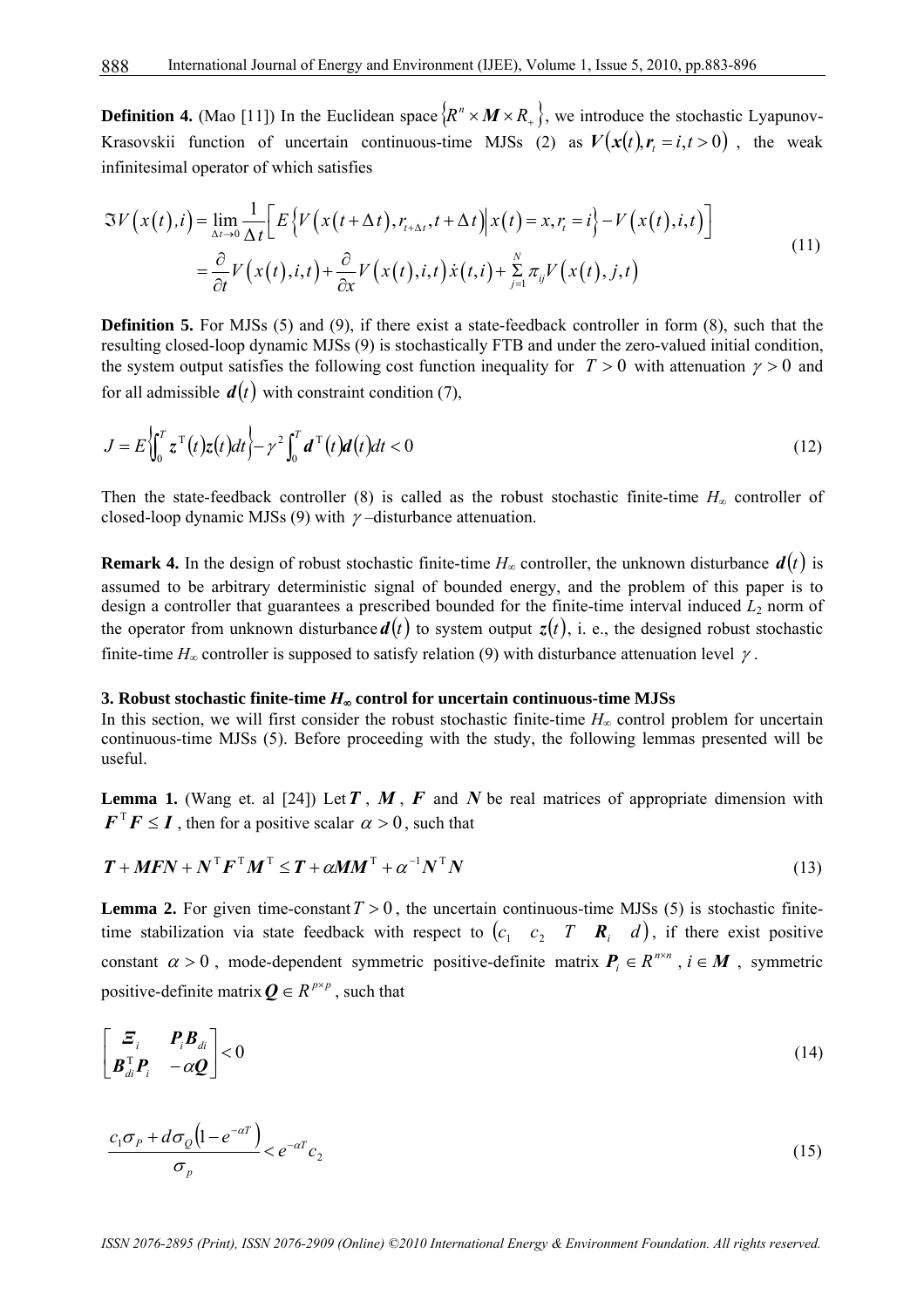where 
$$
\mathbf{\Xi}_i = (\overline{A}_i + \Delta \overline{A}_i)^T \mathbf{P}_i + \mathbf{P}_i (\overline{A}_i + \Delta \overline{A}_i) + \sum_{j=1}^N \pi_{ij} \mathbf{P}_j - \alpha \mathbf{P}_i, \quad \sigma_P = \max_{i \in M} \sigma_{max} (\widetilde{\mathbf{P}}_i), \quad \sigma_Q = \sigma_{max} (\mathbf{Q}),
$$

$$
\sigma_p = \min_{i \in M} \sigma_{min} (\widetilde{\mathbf{P}}_i), \ \widetilde{\mathbf{P}}_i = \mathbf{R}_i^{-1/2} \mathbf{P}_i \mathbf{R}_i^{-1/2}.
$$

**Proof:** For the given mode-dependent symmetric positive-definite matrix  $P_i$  ( $i \in M$ ), we define the following Lyapunov-Krasovskii function  $V(x(t), i) = x^T(t)P_i x(t)$ . Along the trajectories of system (9), the corresponding time derivative of  $V(\mathbf{x}(t),i)$  is given by

$$
\mathfrak{F}V\left(x(t),i\right) = \lim_{\Delta t \to 0} \frac{1}{\Delta t} \Big[ E\Big\{ V\Big(x\big(t+\Delta t\big), r_{t+\Delta t}, t+\Delta t \Big) \Big| x\big(t\big) = x, r_i = i \Big\} - V\Big(x\big(t\big), i, t\Big) \Big]
$$
  
=  $x^{\mathrm{T}}\left(t\right) \Big[ \Big(\overline{A}_i + \Delta \overline{A}_i\Big)^{\mathrm{T}} P_i + P_i\Big(\overline{A}_i + \Delta \overline{A}_i\Big) + \sum_{j=1}^N \pi_{ij} P_j \Big] x\big(t\big) + 2x^{\mathrm{T}}\left(t\right) P_i B_{di} d\big(t\big)$ 

From condition (14), we have  $\Im V(x(t),i) < \alpha V(x(t),i) + \alpha d^{T}(t)Qd(t)$ 

Multiplying the above inequality by  $e^{-\alpha t}$ , we can get  $\Im\left[e^{-\alpha t}V\left(x(t),i\right)\right]<\alpha e^{-\alpha t}d^{\mathrm{T}}\left(t\right)Qd\left(t\right)$ 

By integrating the above inequality between 0 to *t* , it follows that  $e^{-\alpha t}V(x(t), i) - V(x_0, r_0) < \alpha \int_0^T e^{-\alpha t} d^T(t) Qd(t) dt$ 

Denote  $\widetilde{P}_i = R_i^{-1/2} P_i R_i^{-1/2}$ ,  $\sigma_p = \max_{i \in M} \sigma_{\max}(\widetilde{P}_i)$ ,  $\sigma_p = \min_{i \in M} \sigma_{\min}(\widetilde{P}_i)$ ,  $\sigma_Q = \sigma_{\max}(Q)$ . Note that  $\alpha, t \in [0 \ T]$ , we can obtain the following relation

$$
V(\mathbf{x}(t), i) = \mathbf{x}^{\mathrm{T}}(t) \mathbf{P}_i \mathbf{x}(t) < \alpha d \sigma_Q e^{\alpha t} \int_0^T e^{-\alpha t} dt + e^{\alpha t} V(\mathbf{x}_0, \mathbf{r}_0)
$$
  

$$
< e^{\alpha t} [V(\mathbf{x}_0, \mathbf{r}_0) + d \sigma_Q (1 - e^{-\alpha t})] < e^{\alpha t} [c_1 \sigma_P + d \sigma_Q (1 - e^{-\alpha t})]
$$

On the other hand, we have  $V(\mathbf{x}(t), i) = \mathbf{x}^{\mathrm{T}}(t)\mathbf{P}_i\mathbf{x}(t) \geq \sigma_n\mathbf{x}^{\mathrm{T}}(t)\mathbf{R}_i\mathbf{x}(t)$ 

Then we can get

$$
E\left\{x^{\mathrm{T}}(t)R_{i}x(t)\right\} < \frac{e^{\alpha T}\left[c_{1}\sigma_{p} + d\sigma_{Q}\left(1 - e^{-\alpha T}\right)\right]}{\sigma_{p}}
$$

Condition (15) implies that for  $\forall t \in [0 \ T]$ ,  $E\{x^{T}(t)R_{i}x(t)\} < c_{2}$ . This completes the proof.

**Lemma 3.** For given positive scalars  $\alpha, T > 0$ , the uncertain continuous-time MJSs (5) is said to be stochastic finite-time stabilization via state feedback with respect to  $(c_1 \ c_2 \ T \ R_i \ d)$ , if there exist positive scalar  $\gamma > 0$ , mode-dependent symmetric positive-definite matrix  $P_i \in R^{n \times n}$ ,  $i \in M$ , such that

$$
\begin{bmatrix} \boldsymbol{\Xi}_i & \boldsymbol{P}_i \boldsymbol{B}_{di} \\ \boldsymbol{B}_{di}^{\mathrm{T}} \boldsymbol{P}_i & -\gamma^2 \boldsymbol{I} \end{bmatrix} < 0 \tag{16}
$$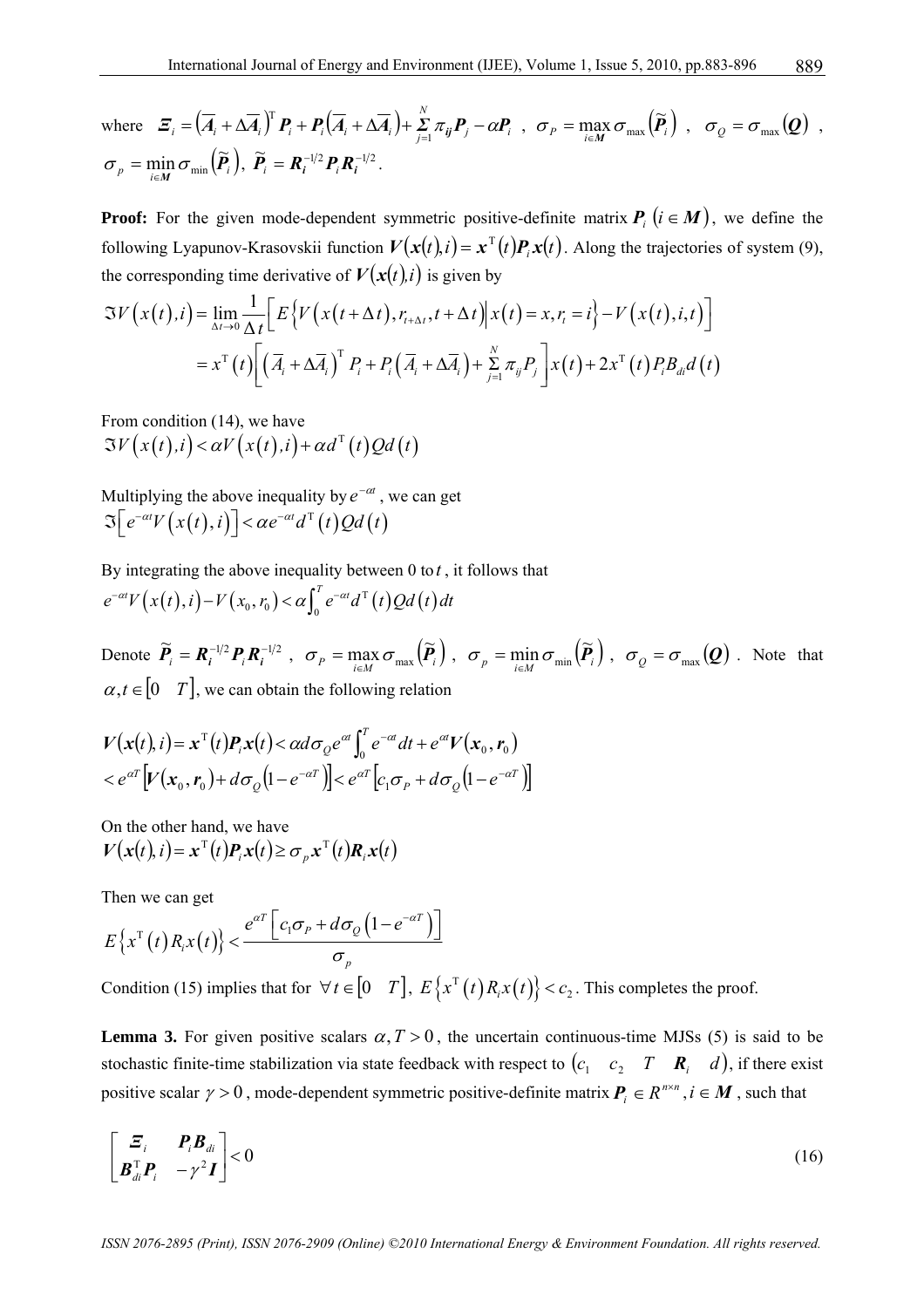$$
c_1 \sigma_p + \frac{\gamma^2 d}{\alpha} \left( 1 - e^{-\alpha T} \right) < e^{-\alpha T} c_2 \sigma_p \tag{17}
$$

where  $\sigma_p = \max_{i \in M} \sigma_{\max}(\tilde{P}_i)$ ,  $\sigma_Q = \sigma_{\max}(Q)$ ,  $\sigma_p = \min_{i \in M} \sigma_{\min}(\tilde{P}_i)$ ,  $\tilde{P}_i = R_i^{-1/2} P_i R_i^{-1/2}$ .

**Proof:** Consider the similar Lyapunov-Krasovskii function  $V(x(t), i) = x^T(t)P_i x(t)$ . Along the trajectories of system (9), and recall condition (13), we have  $\Im V(x(t), i) < \alpha V(x(t), i) + \gamma^2 d^T(t) d(t)$ 

Then following the similar proof of Lemma 2, inequalities (16) (17) can be easily obtained. This completes the proof.

**Theorem 1.** For given positive scalars  $\alpha$ ,  $T > 0$ , the uncertain continuous-time MJSs (5) is stochastic finite-time stabilization via state feedback with respect to  $(c_1 \quad c_2 \quad T \quad \mathbf{R}_i \quad d)$  and satisfies the cost function inequality (12) for all admissible  $d(t)$  with the constraint condition (4), if there exist positive scalar  $\gamma > 0$ , mode-dependent symmetric positive-definite matrix  $P_i \in R^{n \times n}$ ,  $i \in M$ , such that condition (17) and the following inequality hold,

$$
\begin{bmatrix} \boldsymbol{\Xi}_i + \overline{\boldsymbol{C}}_i^{\mathrm{T}} \overline{\boldsymbol{C}}_i & \boldsymbol{P}_i \boldsymbol{B}_{di} + \overline{\boldsymbol{C}}_i^{\mathrm{T}} \boldsymbol{D}_{di} \\ \boldsymbol{B}_{di}^{\mathrm{T}} \boldsymbol{P}_i & -\gamma^2 \boldsymbol{I} + \boldsymbol{D}_{di}^{\mathrm{T}} \boldsymbol{D}_{di} \end{bmatrix} < 0
$$
\n(18)

**Proof:** Considering Lemma 3 and the overall closed-loop dynamic MJSs (9), we introduce the following inequality by defining the similar Lyapunov-Krasovskii function  $V(x(t), i) = x^{T}(t)P_{i}x(t)$ ,  $\Im V(x(t), i) < \alpha V(x(t), i) + \gamma^2 d^{T}(t) d(t) - z^{T}(t) z(t)$ 

Obviously, the above relation can be guaranteed by condition (15). On the other hand, multiplying the above inequality by  $e^{-\alpha t}$ , it follows that

$$
\mathfrak{I}\Big[e^{-\alpha t}V\big(x(t),i\big)\Big] < e^{-\alpha t}\Big[\gamma^2 d^\mathrm{T}\big(t\big)d\big(t\big)-z^\mathrm{T}\big(t\big)z\big(t\big)\Big]
$$

In zero initial condition, by integrating the above inequality between  $\theta$  to  $T$ , we can get  $e^{-\alpha T}V(x(t),i) < \int_0^T e^{-\alpha t} \left[ \gamma^2 d^{\mathrm{T}}(t) d(t) - z^{\mathrm{T}}(t) z(t) \right] dt$ 

Thus, the following condition holds,

$$
\int_0^T e^{-\alpha t} z^{\mathrm{T}}(t) z(t) dt < \gamma^2 \int_0^T e^{-\alpha t} d^{\mathrm{T}}(t) dt(t) dt
$$

Note that  $t \in [0 \ T]$ , then yields  $\int_0^T z^{\mathrm{T}}(t) z(t) dt < e^{\alpha T} \gamma^2 \int_0^T d^{\mathrm{T}}(t) dt(t) dt$ 

Therefore, condition (9) can be guaranteed by letting  $\overline{\gamma} = \sqrt{e^{\alpha T}} \gamma$ . This completes the proof.

**Theorem 2.** For given positive scalars  $\alpha, T > 0$ , the uncertain continuous-time MJSs (5) is stochastic finite-time stabilization via state feedback with respect to  $(c_1, c_2, T, \mathbf{R}_i, d)$ , if there exist a state feedback controller  $K_i = Y_i X_i^{-1}$ , and satisfies the cost function inequality (12) for all admissible  $d(t)$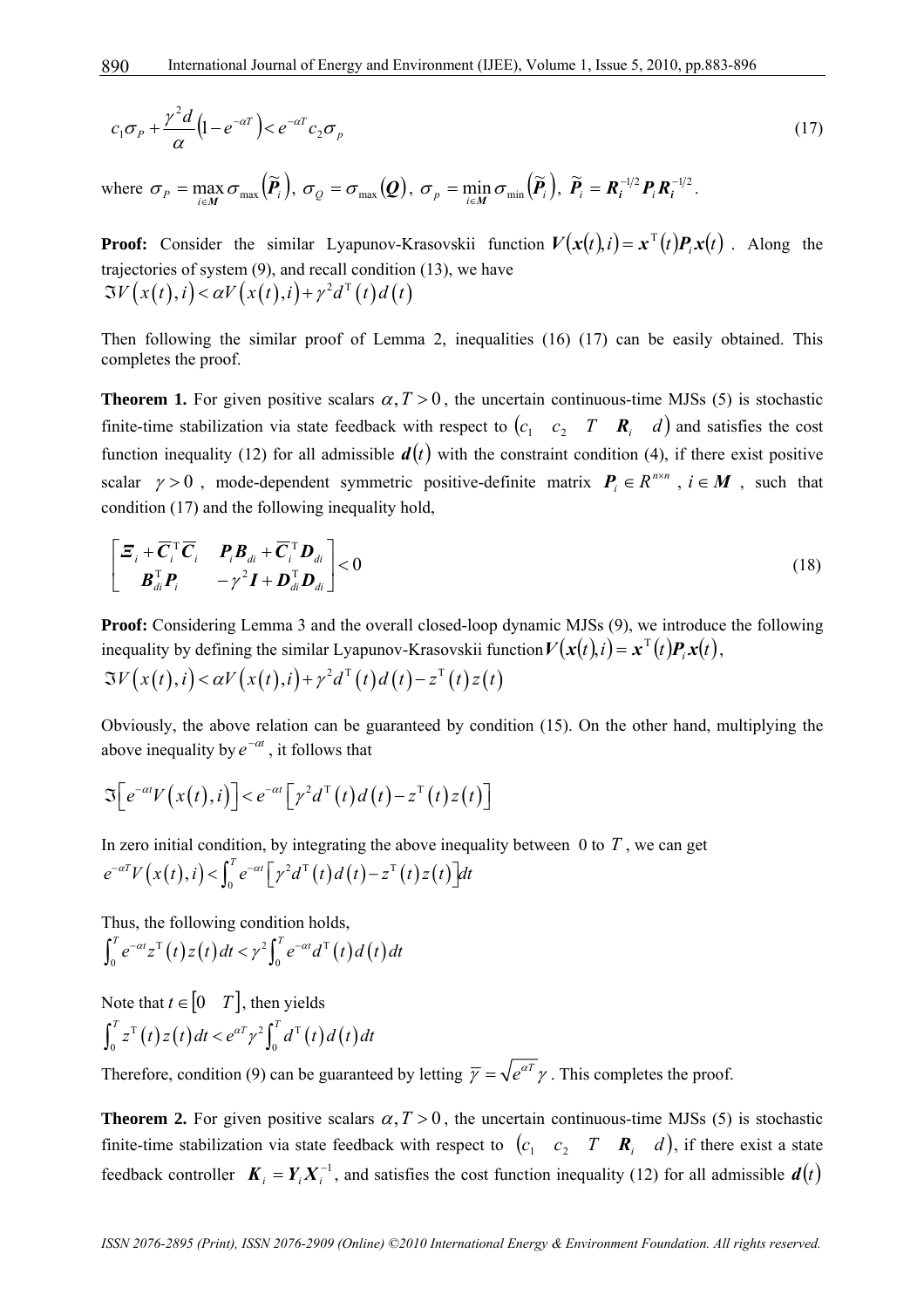with the constraint condition (7), if there exists positive scalar  $\gamma > 0$ , mode-dependent symmetric positive-definite matrix  $X_i \in R^{n \times n}, i \in M$ , mode-dependent matrix  $Y_i \in R^{m \times n}, i \in M$  and a sequence  $\{\beta_i > 0, i \in M\}$ , such that

$$
\begin{bmatrix}\nL(X_i, Y_i) & B_{di} & X_i C_i^{\mathrm{T}} + Y_i^{\mathrm{T}} D_i^{\mathrm{T}} & X_i N_{1i}^{\mathrm{T}} + Y_i^{\mathrm{T}} N_{2i}^{\mathrm{T}} & M(X_i) \\
B_{di}^{\mathrm{T}} & -\gamma^2 I & D_{di}^{\mathrm{T}} & 0 & 0 \\
C_i X_i + D_i Y_i & D_{di} & -I & 0 & 0 \\
N_{1i} X_i + N_{2i} Y & 0 & 0 & -\beta_i I & 0 \\
M^{\mathrm{T}}(X_i) & 0 & 0 & 0 & N(X_i)\n\end{bmatrix} < 0
$$
\n(19)

$$
\sigma_1 \boldsymbol{R}_i^{-1} < \boldsymbol{X}_i < \boldsymbol{R}_i^{-1} \tag{20}
$$

$$
\left[ -e^{-\alpha T} c_2 + \frac{\gamma^2 d}{\alpha} \left( 1 - e^{-\alpha T} \right) \sqrt{c_1} \right] < 0 \tag{21}
$$

where 
$$
L(X_i, Y_i) = X_i A_i^{\mathrm{T}} + A_i X_i + B_i Y_i + Y_i^{\mathrm{T}} B_i + \pi_{ii} X_i + \beta_i M_i M_i^{\mathrm{T}} - \alpha X_i,
$$

$$
M(X_i) = \left[ \sqrt{\pi_{i1}} X_i \cdots \sqrt{\pi_{i(i-1)}} X_i \sqrt{\pi_{i(i+1)}} X_i \cdots \sqrt{\pi_{iN}} X_i \right],
$$

$$
N(X_i) = -\text{diag}\{X_1 \cdots X_{i-1} X_{i+1} \cdots X_N\}.
$$

**Proof:** Note that inequality (18) is equivalent the following relation

$$
\boldsymbol{S}_{i} = \begin{bmatrix} \boldsymbol{\Xi}_{i} & \boldsymbol{P}_{i} \boldsymbol{B}_{di} & \overline{\boldsymbol{C}}_{i}^{\mathrm{T}} \\ \boldsymbol{B}_{di}^{\mathrm{T}} \boldsymbol{P}_{i} & -\gamma^{2} \boldsymbol{I} & \boldsymbol{D}_{di}^{\mathrm{T}} \\ \overline{\boldsymbol{C}}_{i} & \boldsymbol{D}_{di} & -\boldsymbol{I} \end{bmatrix} < 0
$$

In order to dealt with the uncertainties described as the form in equation (5), we can use the following approach

$$
\boldsymbol{S}_i = \boldsymbol{T}_i + \Delta \boldsymbol{T}_i < 0
$$

where

$$
\boldsymbol{T}_{i} = \begin{bmatrix} A_{i} - \alpha P_{i} & P_{i} B_{di} & (C_{i} + D_{i} K_{i})^{\mathrm{T}} \\ B_{di}^{\mathrm{T}} P_{i} & -\gamma^{2} I & D_{di}^{\mathrm{T}} \\ C_{i} + D_{i} K_{i} & D_{di} & -I \end{bmatrix}, \ \Delta T_{i} = \begin{bmatrix} (\Delta A_{i} + \Delta B_{i} K_{i})^{\mathrm{T}} P_{i} + P_{i} (\Delta A_{i} + \Delta B_{i} K_{i}) & 0 \\ 0 & 0 & 0 \end{bmatrix}
$$

in which  $A_i = (A_i + B_i K_i)^T P_i + P_i (A_i + B_i K_i) + \sum_{i=1}^{N} \pi_{ij} P_i$  $A_i = (A_i + B_i K_i)^T P_i + P_i (A_i + B_i K_i) + \sum_{j=1}^K \pi_{ij} P_j$  $=(A_i + B_i K_i)^T P_i + P_i (A_i + B_i K_i) + \sum_{j=1}^{\infty} \pi_{ij} P_j$ .

According to Lemma 1,  $\Delta T$ <sub>*i*</sub> can be presented as the following form

$$
\Delta T_i = L_{11} F_i L_{12} + L_{12}^{\mathrm{T}} F_i^{\mathrm{T}} L_{11}^{\mathrm{T}} < \beta_i L_{11} L_{11}^{\mathrm{T}} + \beta_i^{-1} L_{12}^{\mathrm{T}} L_{12}
$$
  
where  $L_{11}^{\mathrm{T}} = [M_i^{\mathrm{T}} P_i \quad 0], L_{12} = [N_{1i} + N_{2i} K_i \quad 0].$   
Then we can get

*ISSN 2076-2895 (Print), ISSN 2076-2909 (Online) ©2010 International Energy & Environment Foundation. All rights reserved.*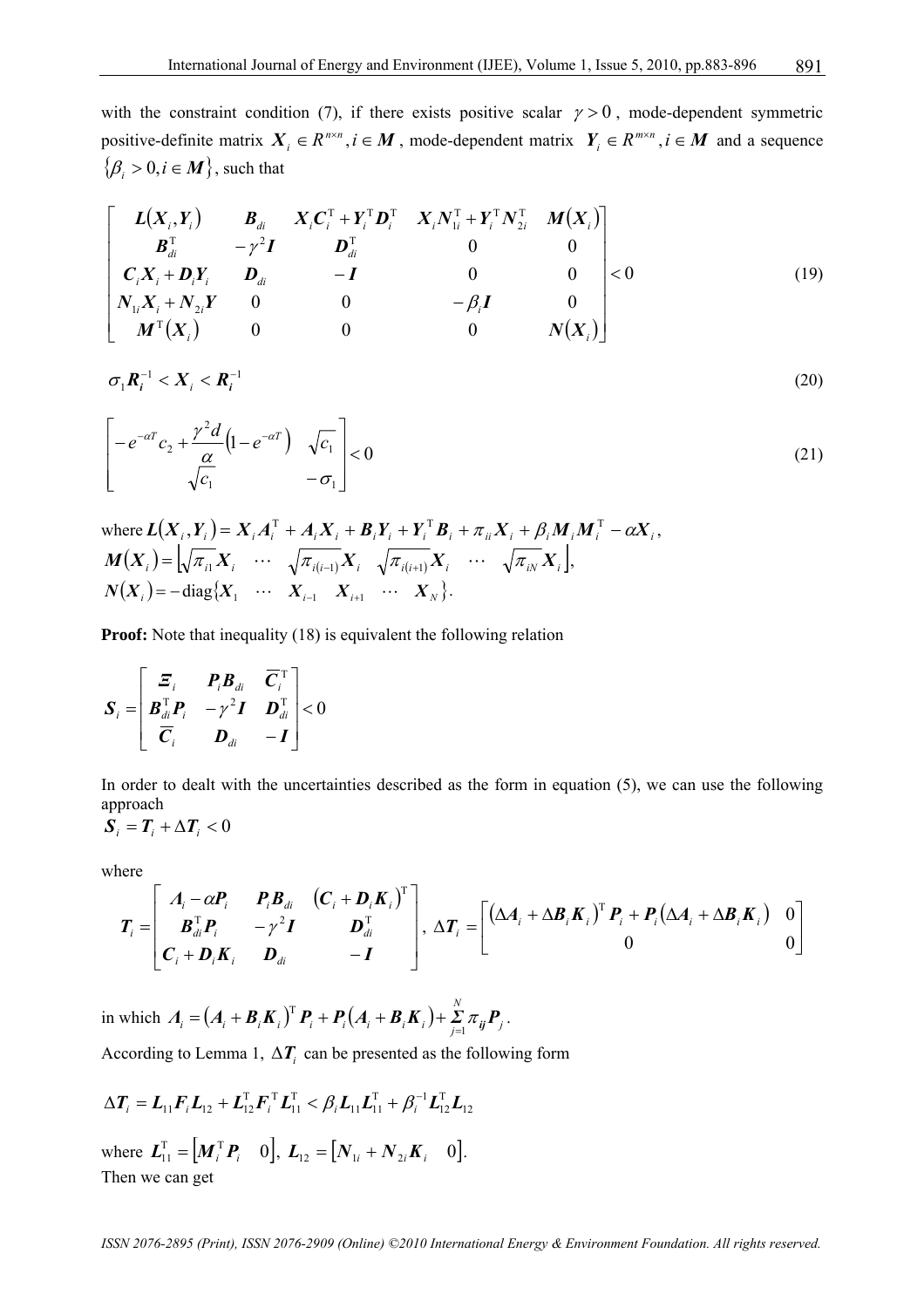$$
\boldsymbol{S}_{i} = \begin{bmatrix}\nA_{i} + \beta_{i} P_{i} M_{i} M_{i}^{\mathrm{T}} P_{i} - \alpha P_{i} & P_{i} B_{di} & (C_{i} + D_{i} K_{i})^{\mathrm{T}} & N_{1i}^{\mathrm{T}} + K_{i}^{\mathrm{T}} N_{2i}^{\mathrm{T}} \\
B_{di}^{\mathrm{T}} P_{i} & -\gamma^{2} I & D_{di}^{\mathrm{T}} & 0 \\
C_{i} + D_{i} K_{i} & D_{di} & -I & 0 \\
N_{1i} + N_{2i} K_{i} & 0 & 0 & -\beta_{i} I\n\end{bmatrix} < 0
$$

Pre- and post-multiplying the inequality  $S_i < 0$  by block-diagonal matrix  $diag\{\mathbf{P}_i^{-1} \quad \mathbf{I} \quad \mathbf{I} \quad \mathbf{I}\}$ , letting  $X_i = P_i^{-1}$  and  $Y_i = K_i X_i$  and applying Schur complement formula, then it leads to inequality (16).

On the other hand, we denote  $\tilde{P}_i = R_i^{1/2} X_i R_i^{1/2}$ ,  $\sigma_p = \max_{i \in M} \sigma_{\max}(\tilde{P}_i)$ ,  $\sigma_p = \min_{i \in M} \sigma_{\min}(\tilde{P}_i)$ . Consider that  $P_i$  is mode-dependent positive defined and

$$
\max_{i \in M} \sigma_{\max}\left(\boldsymbol{X}_{i}\right) = \frac{1}{\min_{i \in M} \sigma_{\min}\left(\boldsymbol{P}_{i}\right)}
$$

It follows from condition (17) that

$$
\frac{c_1}{\sigma_p} + \frac{\gamma^2 d}{\alpha} \left( 1 - e^{-\alpha t} \right) < \frac{e^{-\alpha T} c_2}{\sigma_p} \tag{22}
$$

Now we have that inequalities (22) implies

$$
\sigma_1 < \sigma_p = \min_{i \in M} \sigma_{\min}(\widetilde{\boldsymbol{P}}_i), \ \sigma_p = \max_{i \in M} \sigma_{\max}(\widetilde{\boldsymbol{P}}_i) < 1.
$$

Then inequality (21) holds by putting the above conditions into inequality (22). This completes the proof.

**Remark 5.** Theorem 2 has presented the sufficient condition of designing the stochastic finite-time stabilized controller for uncertain continuous-time MJSs with uncertain parameters. Note that the coupled LMIs (19-21) are respect to  $X_i$ ,  $Y_i$ ,  $\beta_i$ ,  $c_1$ ,  $c_2$ ,  $\sigma_1$ ,  $\sigma_2$ ,  $t$ ,  $\alpha$ ,  $d$  and  $\gamma^2$ . Therefore, for given scalars  $c_1$ ,  $c_2$ ,  $t$ ,  $\alpha$  and  $d$ , we can take  $\gamma^2$  as optimized variable, i.e., to obtain an optimized finite-time stabilized controller, the attenuation lever  $\gamma^2$  can be reduced to the minimum possible value such that LMIs (19-21) are satisfied. The optimization problem can be described as follows:

$$
\min_{\substack{x_i, y_i, \sigma_1, \sigma_2, c_2, \rho}} \rho
$$
\ns.t. LMIs(19–21) with  $\rho = \gamma^2$  (23)

**Remark 6.** If condition (14) is satisfied  $\alpha = 0$  and  $d(t) = 0$ , we can get that  $\left( \boldsymbol{A}_i + \Delta \boldsymbol{A}_i \right)^{\text{T}} \boldsymbol{P}_i + \boldsymbol{P}_i \big( \boldsymbol{A}_i + \Delta \boldsymbol{A}_i \big) + \sum\limits_{j=1}^N \boldsymbol{\pi}_{ij} \boldsymbol{P}_j < 0$  $(A_i + \Delta A_i)^T P_i + P_i(A_i + \Delta A_i) + \sum_{j=1}^n \pi_{ij} P_j < 0$ , i.e., the uncertain continuous-time MJSs (5) is

Lyapunov stochastic stable (or almost asymptotically stable). If  $\alpha < 0$ , then it is globally exponentially stochastically stable. For more results regarding to the stability analysis of this class of systems, we refer the reader to [5-14].By using the MATLAB LMI Toolbox [23], it is straightforward to check the feasibility of Theorem 2 and Remark 5. In order to illustrate the effectiveness of the developed techniques, we will give a numerical example about uncertain continuous-time MJSs in the following Section 4.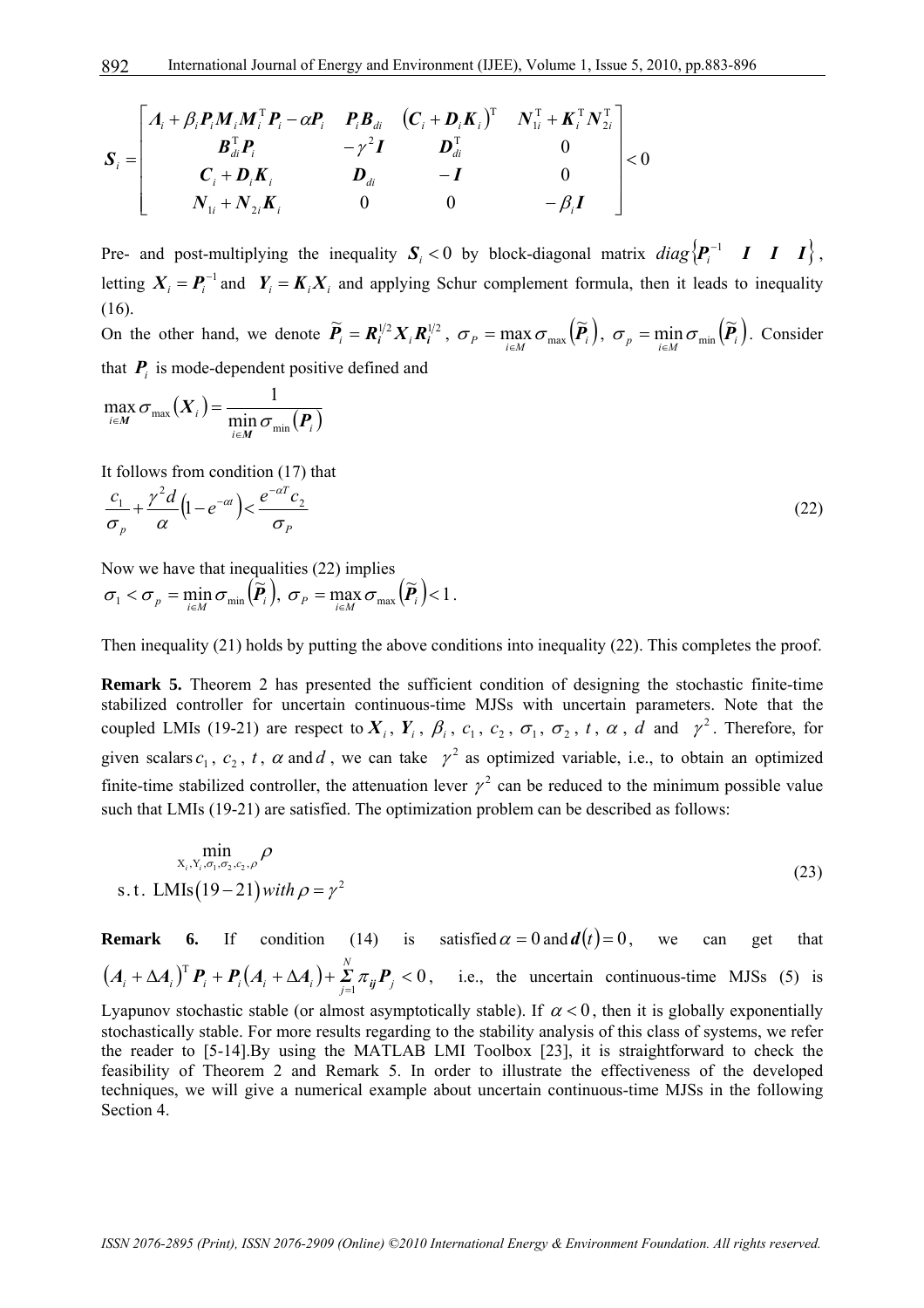#### **4. Numerical examples**

Consider the energy-storing electrical circuit illustrated by Figure 1. We assume that the circuit parameters are  $C_1 = 2.0 \times 10^3 \,\mu\text{F}$ ,  $C_2 = 1.6 \times 10^3 \,\mu\text{F}$ ,  $C_3 = 1.0 \times 10^3 \,\mu\text{F}$ ,  $L = 0.1H$ ,  $R_1 = 100\Omega$  and  $R_2 = 1k\Omega = 1 \times 10^3 \Omega$ . Measuring time in seconds, the currents  $x_2(t)$  in *A* and  $u(t)$  in V, the state model can be given by

$$
\begin{cases}\n\dot{x}(t) = A_i x(t) + B_i u(t) \\
z(t) = C_i x(t) + D_i u(t)\n\end{cases}
$$
\n(24)

where 
$$
A_1 = \begin{bmatrix} -0.5 & 500 \\ -10 & -1000 \end{bmatrix}
$$
,  $A_2 = \begin{bmatrix} -0.625 & 625 \\ -10 & -1000 \end{bmatrix}$ ,  $A_3 = \begin{bmatrix} -1 & 1000 \\ -10 & -1000 \end{bmatrix}$ ,  $B_1 = B_2 = B_3 = \begin{bmatrix} 0 \\ 10 \end{bmatrix}$ ,  
\n $C_1 = C_2 = C_3 = \begin{bmatrix} 1 & 0 \end{bmatrix}$ ,  $D_1 = D_2 = D_3 = 0.5$ .

It has been recognized that the unknown disturbances and parameter uncertainties are inherent features of many physical process and often encountered in engineering systems, their presences must be considered in realistic controller design. For these, we let

$$
\boldsymbol{B}_{d1} = \begin{bmatrix} -0.1 \\ 0.1 \end{bmatrix}, \ \boldsymbol{B}_{d2} = \begin{bmatrix} 0.1 \\ 0.1 \end{bmatrix}, \ \boldsymbol{B}_{d3} = \begin{bmatrix} 0.1 \\ -0.2 \end{bmatrix}, \ \boldsymbol{D}_{d1} = \begin{bmatrix} -0.1 \end{bmatrix}, \ \boldsymbol{D}_{d2} = \begin{bmatrix} 0.1 \end{bmatrix}, \ \boldsymbol{D}_{d3} = \begin{bmatrix} -0.1 \end{bmatrix}.
$$
  
And the transition rate matrix is defined by  $\Pi = \begin{bmatrix} -0.3 & 0.25 & 0.05 \\ 0.1 & -0.2 & 0.1 \\ 0.03 & 0.07 & -0.1 \end{bmatrix}.$ 

The uncertain parameters and mode switching is governed by a Markov chain that has the following transition rate matrix:  $\Gamma_0$ .17

$$
M_1 = M_2 = M_3 = \begin{bmatrix} 0.1 \\ 0.1 \end{bmatrix}, N_{11} = N_{12} = N_{13} = \begin{bmatrix} 0.1 & 0.1 \end{bmatrix}, N_{21} = N_{22} = N_{23} = 0.
$$

With the initial value for  $\alpha = 1.0$ ,  $c_1 = 0.5$ ,  $T = 2$ ,  $\mathbf{R}_i = \mathbf{I}_2$ ,  $d = 4$ ,  $\tau = 0.9$ , we solve LMIs (19-21) by Theorem 2 and optimization algorithm (21) and get the following optimal *H*<sup>∞</sup> controller

$$
K_1 = [-2.2134 \quad 1.6458], \ K_2 = [-1.2537 \quad 3.4522], \ K_3 = [-3.5859 \quad 2.9210].
$$

guarantees the stochastic finite-time stabilization via state-feedback of desired close-loop properties with the optimization attenuation lever  $\gamma = 0.1325$ .

Subsequently, to demonstrate the effectiveness of the design in case 1, we assume the unknown inputs are unknown white noise with noise power 0.1 over a finite-time interval  $t \in [0 \ 10]$ . With the initial condition  $x(0) = \begin{bmatrix} 1 & 0.8 \end{bmatrix}^T$ , the jump mode and system states  $x(t)$  are shown in Figure.2-Figure.3 respectively. It can be seen that the system is robustly finite-time stabilized by the designed robust stochastic finite-time controller.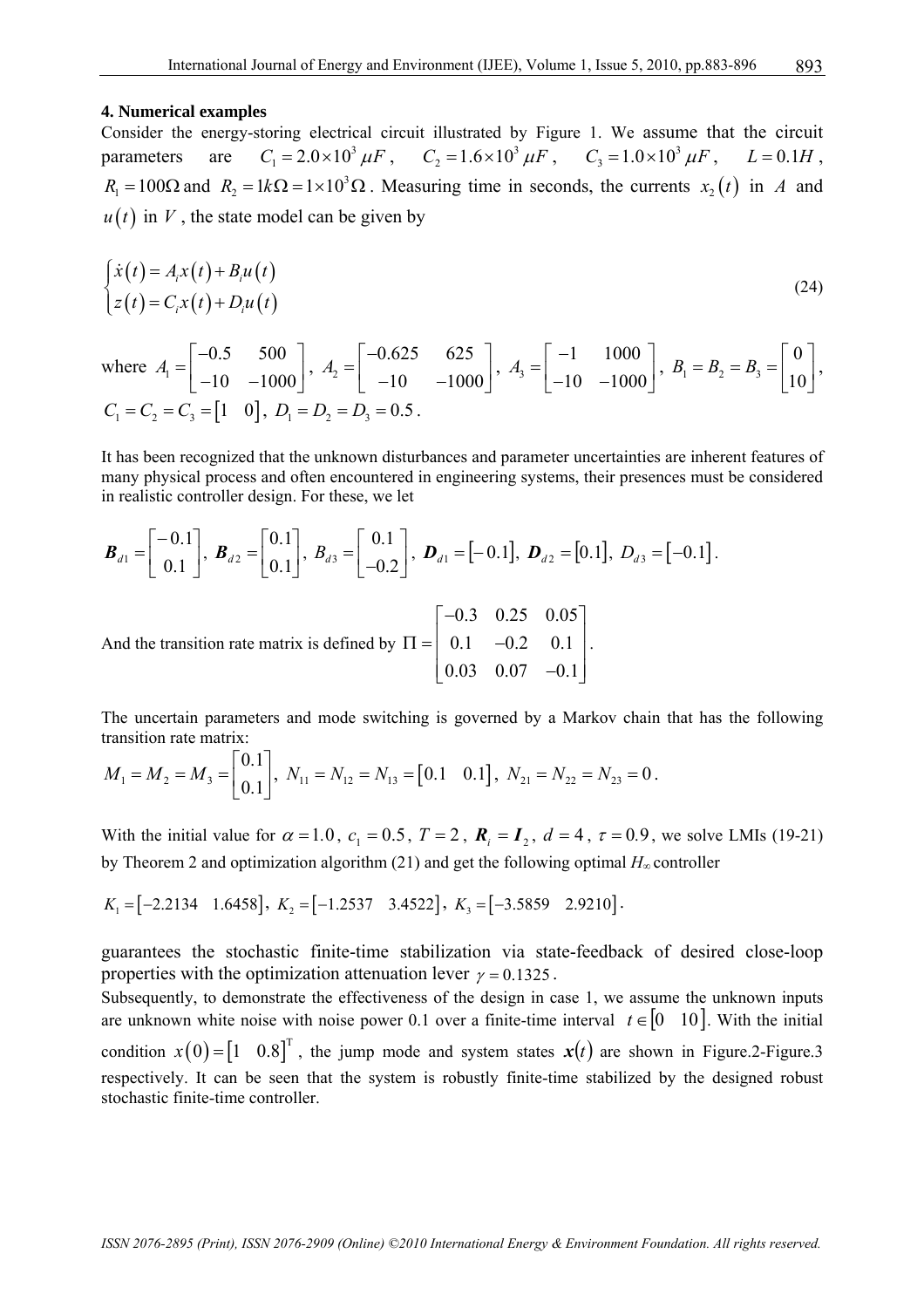

Figure 3. The system state  $x(t)$ 

#### **5. Conclusions**

In this paper, the solution to the problem of stochastic finite-time *H*<sup>∞</sup> control for a class of uncertain MJSs has been presented. The uncertain parameters are assumed to unknown, but norm bounded. By reconstructing the overall closed-loop dynamic system, sufficient condition has been derived such that the uncertain MJSs is stochastic finite-time boundedness (SFTB) and stochastic finite-time stabilization and satisfies the given  $H_{\infty}$  control index. The main results are presented in the form of linear matrix inequalities (LMIs). Simulation example demonstrates the contribution of the main results and more details related to the stochastic finite-time control problem of stochastic MJSs will be studied in the further.

#### **Acknowledgements**

This work was supported by by National Natural Science Foundation of P. R. China (No. 60974001, 60904045), National Natural Science Foundation of Jiangsu Province (No. BK2009068), Six Projects Sponsoring Talent Summits of Jiangsu Province and Program for Postgraduate Scientific Research and Innovation of Jiangsu Province.

#### **References**

- [1] Krasovskii N. M., Lidskii E. A. Analytical design of controllers in systems with random attributes, Automat. Remote Control. 1961, 22 (1), 1021-1025, 1141-1146, 1289-1294.
- [2] Blair W. P., Sworder D. D. Feedback control of a class of linear discrete systems with jump parameters and quadratic cost criteria, Int. J. Control. 1975, 21 (5), 833-844.
- [3] Sworder D. D, Rogers R. O. An LQG solution to a control problem with solar thermal receiver, IEEE Trans. Automat. Control. 1983, 28 (10), 971-978.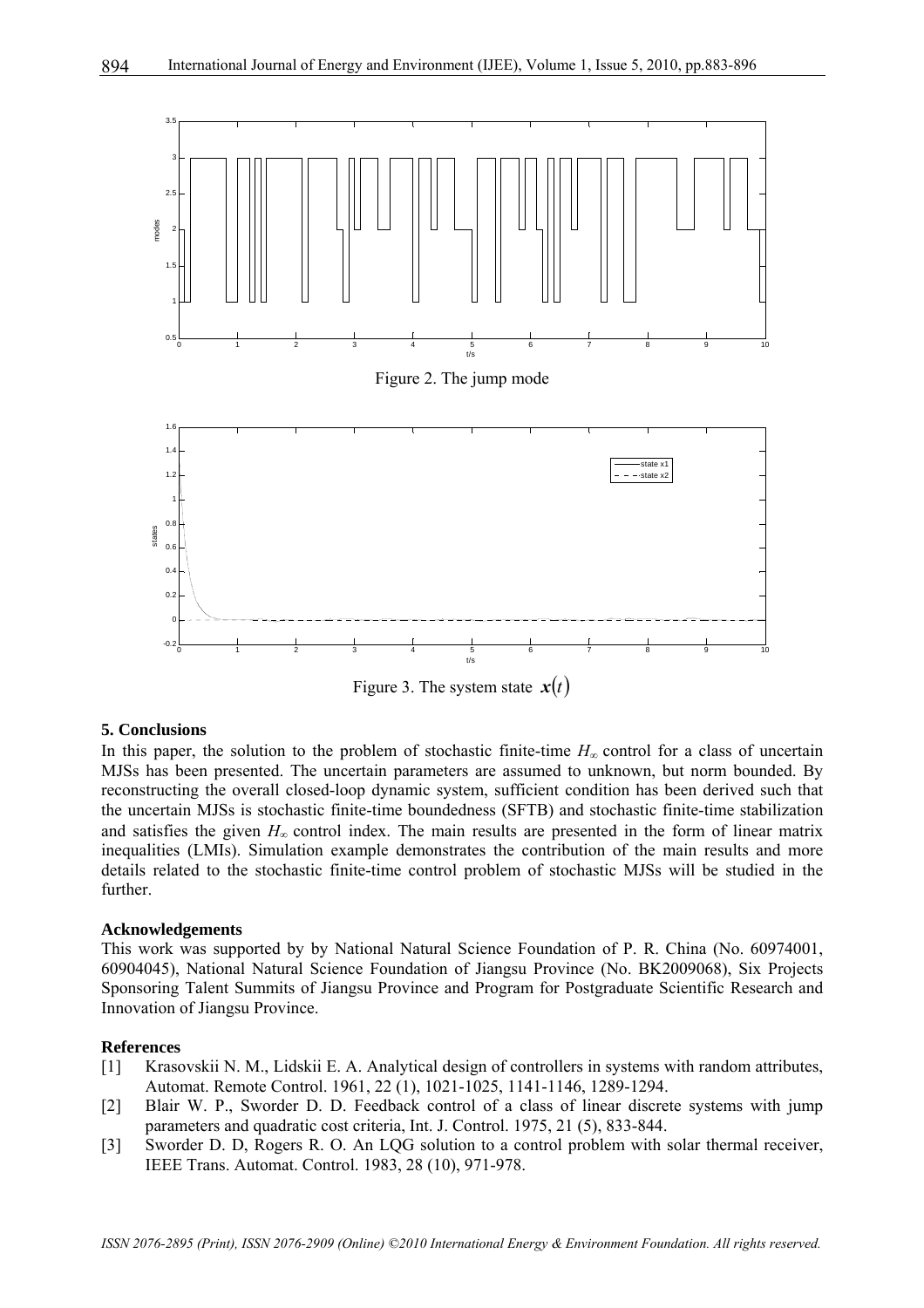- [4] Atlans M. Command and control theory: a challenge to control science, IEEE Trans. Automat. Control. 1987, 32 (4), 286-293.
- [5] Arrifano N. S. D., Olivera V. A. Robust H∞ fuzzy control approach for a class of Markovian jump nonlinear systems, IEEE Tran. Fuzzy Systems, 2006, 14 (6), 738-754.
- [6] Ning H., Cai K. Mode-independent robust stabilization for uncertain Markovian jump nonlinear systems via fuzzy control, IEEE Tran. Syst. Man Cybernet., 2006, 36 (3), 509-519.
- [7] Aaawinchaichote W., Nguang S. K., Shi P. Robust H∞ fuzzy filter design for uncertain nonlinear singularly perturbed systems with Markovian jumps: an LMI approach, Informat. Sci. 2007, 177 (7), 1699-1714.
- [8] He S., Liu F. Fuzzy model-based fault detection for Markov jump systems, Int. J. Robust and Nonlinear Control,2009, 19 (10), 1248-1266.
- [9] Rami M. A., El Ghaoui L. Robust stabilization of jump linear systems using linear matrix inequalities. Proceedings of the IFAC Symposium on Robust Control Design, Rio de Janeiro, Brazil, 148-151, 1994.
- [10] Feng X., Loparo K. A., Ji Y. Stochastic stability properties of jump linear systems, IEEE Trans. Automat. Control. 1992, 37 (1), 38-53.
- [11] Mao X. Stability of stochastic differential equations with Markovian switching, Stoch. Proc. Appl. 1999, 79 (1), 45-67.
- [12] Ji Y., Chizeck H. J. Controllability, stability and continuous time Markov jump linear quadratic control, IEEE Trans. Automat. Control. 1990, 35 (7), 777-788.
- [13] He S., Liu F. Unbiased H∞ filtering for neutral Markov jump systems, Applied Math. Comput., 2008, 206 (1) 175-185.
- [14] He S., Liu F. Robust peak-to-peak filtering for Markov jump systems. Signal Processing, 2010, 90 (2), 513-522.
- [15] Dorato P. Short time stability in linear time-varying systems. Proceedings of the IRE international Convention Record, Part 4. New York, 83-87, 1961.
- [16] Weiss L., Infante E. F. Finite time stability under perturbing forces and on product spaces, IEEE Trans. Automat. Control. 1967, 12 (1), 54-59.
- [17] Dorato P., Abdallah C. T., Famularo D. Robust finite-time stability design via linear matrix inequalities. Proceedings of the 36th Conf. on Decision & Control, San diego, California, 1305- 1306, 1997.
- [18] Amato F., Ariola M., Dorato P. Finite-time control of linear systems subject to parametric uncertainties and disturbances, Automatica. 2001, 37 (9), 1459-1463.
- [19] Amoto F., Ariola M. Finite-time control of discrete-time linear systems, IEEE Trans. Automat. Control. 2005, 50 (5), 724-729.
- [20] Amato F., Ariola M., Cosentino C. Finite-time stabilization via dynamic output feedback, Automatica. 2006, 42 (2), 337-342.
- [21] Amato F., Ambrosino R., Ariola M., Cosentino C. Finite-time stability of linear time-varying systems with jumps, Automatica, 2009, 45 ( 5), 1354-1358.
- [22] Yang Y., Li J., Chen G. Finite-time stability and stabilization of nonlinear stochastic hybrid systems, J. Math. Anal. Appl., 2009, 356 (1) 338-345.
- [23] Boyd S. P., El Ghaoui L., Feron E. Linear matrix inequalities in system and control theory. Society for Industrial and Applied Mathematics, Academic Press, Philadelphia, 1994.
- [24] Wang Y., Xie L., de Souza C. E. Robust control of a class of uncertain nonlinear systems, Syst. Control Lett. 1992, 19 (2), 139-149.



**Shuping He** was born in 1983. He is with the Institute of Automation, Jiangnan University, Wuxi 214122, P. R. China, and now he is the visiting doctor in the Control System Center, University of Manchester Institute of Science and Technology, Manchester, U.K. His research interests include robust control, filtering and fault detection of stochastic system. E-mail address: henyhappy@yahoo.com.cn